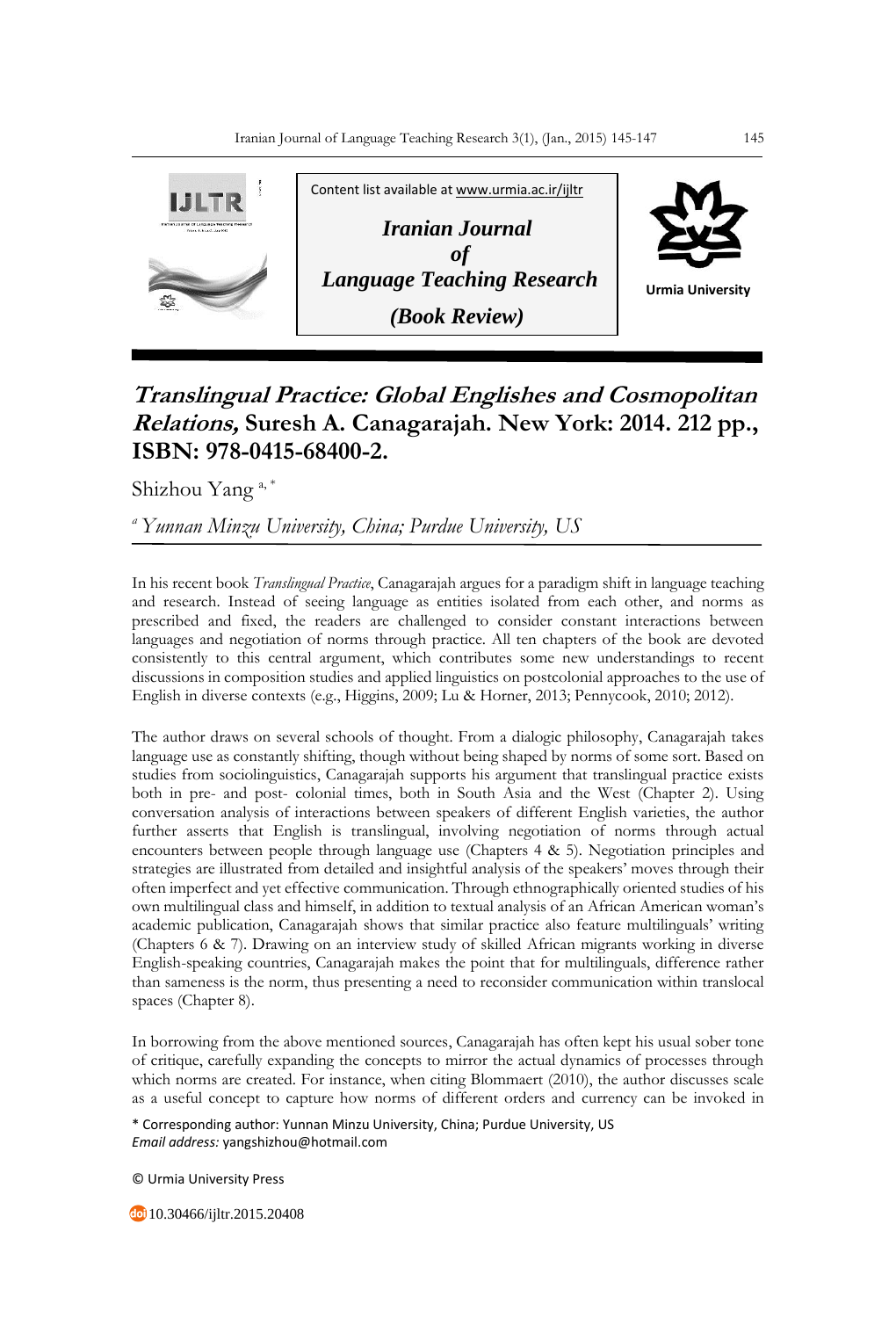contact zone communication (pp. 154-157). Meanwhile, Canagarajah points out that scales are not prescribed or static. Rather, the interlocutors may engage in re-scaling processes, thus changing the very norms that inform their communication (pp. 158-159). Through refining existing terms like this, the author time and again centralizes individuals as agents in any successful communication (e.g., pp. 112-3; p. 126).

The book introduces several important concepts. Most important of all is perhaps *translingual practice*, which refers to the mixture of languages and other semiotic means in spoken and written communication in any contact zone (see esp. Chapter 2). *Performative competence*, a concept central to successful translingual practice, concerns language users' actual ability to do things with language as cultivated through practice (p. 174). *Alignment*, an overall capacity for strategy use, refers to multilinguals' practice-generated ability to adopt and adapt existing and emergent resources for successful communication in contact zones (p. 174). Last, to summarize the essence of the book, is the concept of dialogical cosmopolitanism, which highlights the making of language forms, identities, and norms through active collaboration and negotiation between parties from diverse backgrounds, values and tendencies (p. 195).

Overall, the author has succeeded in delivering what he promises. That is, both in conversation and academic writing, there is room for multilinguals to engage in translingual practice, mixing their diverse linguistic and cultural resources in their language use to negotiate new norms of acceptance. These are valuable insights, as they invite us to consider the possibility of multilinguals acting as agents of linguistic change, instead of being trapped in a deficiency label of being a non-native.

However, I still have some reservation, particularly in three areas. First, in speaking, it seems that contrary to the author's argument, negotiation occurs only at a small scale, e.g., the meaning of a particular word or expression such as 'blowing' (p. 71). In effect, both parties in all cited examples speak a language whose grammar, word order, pronunciation etc. all suggest it is English, an overall similarity that has functioned as a common ground to enable micro-level negotiations to take place. Second, academic writing, particularly when writing for publication, is different from the multilingual class that the author leads. In other words, in real academic writing, there might be limited interactions over multiple drafts for an extended period of time that allows the luxury of guessing and waiting. As such, I am not convinced that translingual strategies used in the classroom, e.g., keeping a stretch of discourse in a different language without explanation, would be effective in communication with journal editors and reviewers. Third, it may be necessary to speculate on the degree to which the language proficiencies and other non-linguistic resources that interlocutors bring with them contribute to successful negotiations in contact zones. Note, for instance, that most of the participants in the studies are linguistically proficient, in the sense that they have published in English or work in English speaking countries or study in English-medium graduate schools. The situations may be rather different with novice English learners and users, particularly those in EFL contexts.

The book is theoretically grounded, but well-written and easy to read, with illustrative examples from diverse studies. It adds new understandings to earlier conceptions of language learners not as deficient non-natives, but as 'resourceful' agents (e.g., Pennycook, 2012, p. 99). The book does well in reminding us of the shaping role played by unequal power relations in human interactions (p. 195). It also poses forceful challenges to monolingual and form-based approaches to language teaching and research. For these reasons, I would definitely recommend the book to Applied Linguists, TESOL/TEFL professionals, and graduates in these areas. For them, the book offers useful insights in how to create mini versions of 'identity texts' (Cummins, et al., 2005, p. 5) that contribute to both self-enriching language learning experiences and 'cultural synthesis' (Freire, 1971, p. 183) in a world of increasing translocal interactions.